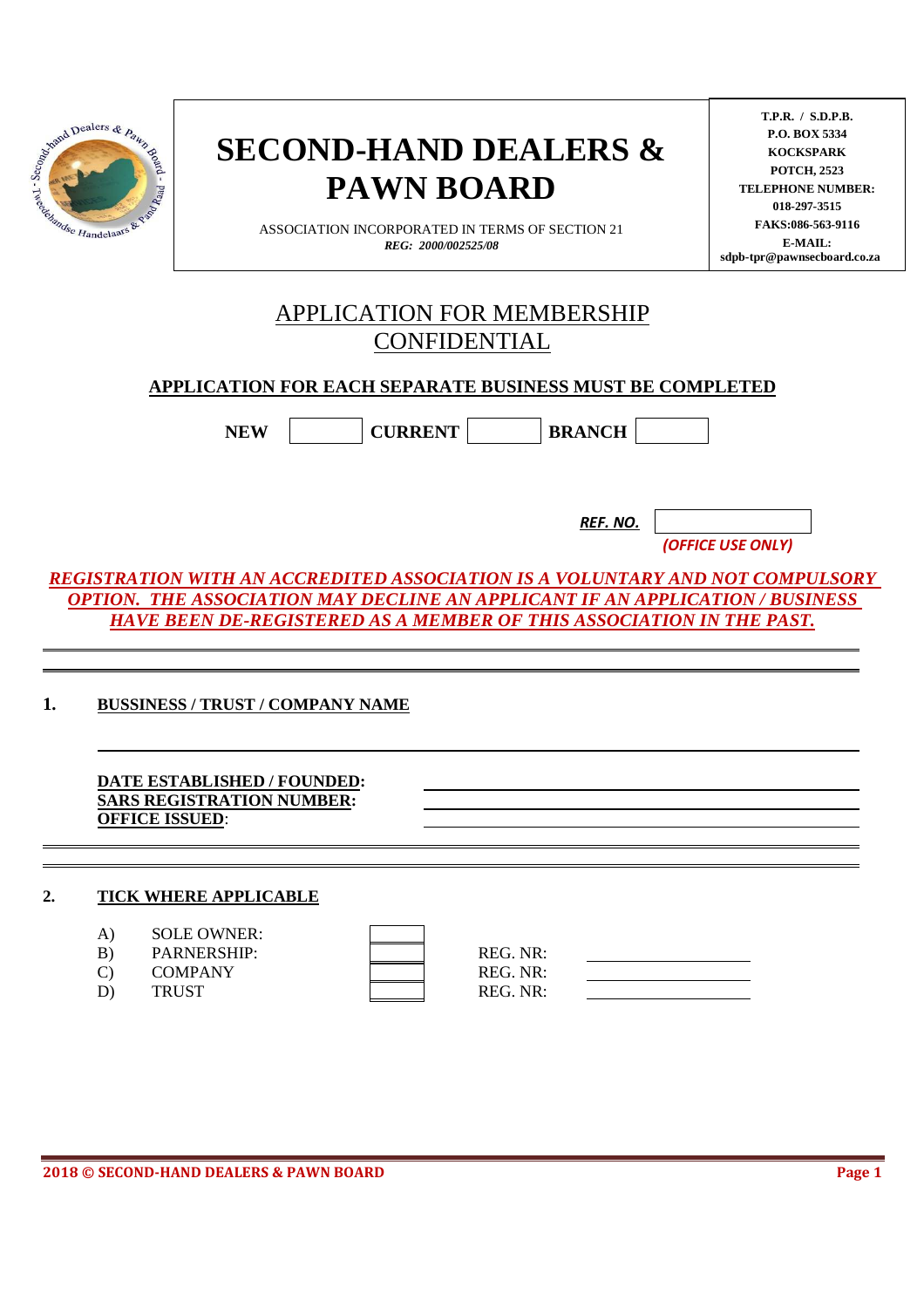#### **3. MEMBERSHIP OF AN ASSOCIATION OF GENERAL DEALERS**

- 3.1.1 IN TERMS OF THE REGULATIONS FOR AN ACCREDITED SECOND-HAND GOODS DEALER ASSOCIATION, NO ASSOCIATION OF GENERAL DEALERS MAY ACCEPT AS A MEMBER OF THAT ASSOCIATION
	- A DEALER WHO DEALS PRIMARILY IN VEHICLES OR GOODS RELATING TO VEHICLES WITH EXCEPTION OF A PAWNBROKER WHO DEALS IN VEHICLES AS PART OF THE GENERAL IN SECOND-HAND GOODS
	- A RECYCLER OR OTHER DEALER WHO DEALS PRIMARILY IN CONTROLLED METALS
	- A JEWELLER WHO DEALS EXCLUSIVELY IN JEWELLERY
	- A SCRAP METAL DEALER WHO DEALS PRIMARILY IN SCRAP METAL
- 3.1.2 THE NATIONAL COMMISSIONER (SAPS) MAY, ON GOOD CAUSE SHOWN, DISPENSE WITH ANY OF THE PROVISIONS OF SUB REGULATION (1)

#### 3.1.3 **TYPE / CATEGORIE BUSINESS IN WHICH TRADE IS / OR TO BE CONDUCTED IN**

|    |                                                                         | <b>MARK</b> |
|----|-------------------------------------------------------------------------|-------------|
|    | A) GENERAL SECOND-HAND DEALER (PAWN EXCLUDED) / AUCTIONEER -ALL CLASSES |             |
|    | AND SORT OF SECOND-HAND GOODS                                           |             |
| B) | <b>GENERAL SECOND-HAND DEALER &amp; PAWNBROKER / AUCTIONEER</b>         |             |
|    | ALL CLASSES AND SORT OF SECOND-HAND GOODS AS PER SECHEDULE 1 ACT 6/2009 |             |
|    | SECOND-HAND MOTOR VEHICLE / MOTORCYCLE / AIRCRAFT / BOAT                |             |
|    | TRAILORS / CARAVANS / SPARES / OTHER SPARES AND ACCESSORIES             |             |
|    | AS PART OF / INCLUSIVE OF PAWNBROKER / GENERAL DEALER / AUCTIONEER      |             |
|    | <b>EXCLUDING A PRIMARILY DEALER</b>                                     |             |
|    | D) FLEA MARKET OPERATOR                                                 |             |
|    | TYPE OF GOODS?                                                          |             |
|    |                                                                         |             |
|    |                                                                         |             |
| E  | SECOND-HAND JEWLERY (PURCHASE, PAWN, SWOP / SELLING AS PART OF /        |             |

INCLUDED IN NORMAL BUSINESS ACTIVITIES AS PAWNBROKER / SECOND-HAND DEALER / AUCTIONEER EXCLUDING A PRIMARILY DEALER IN JEWELLERY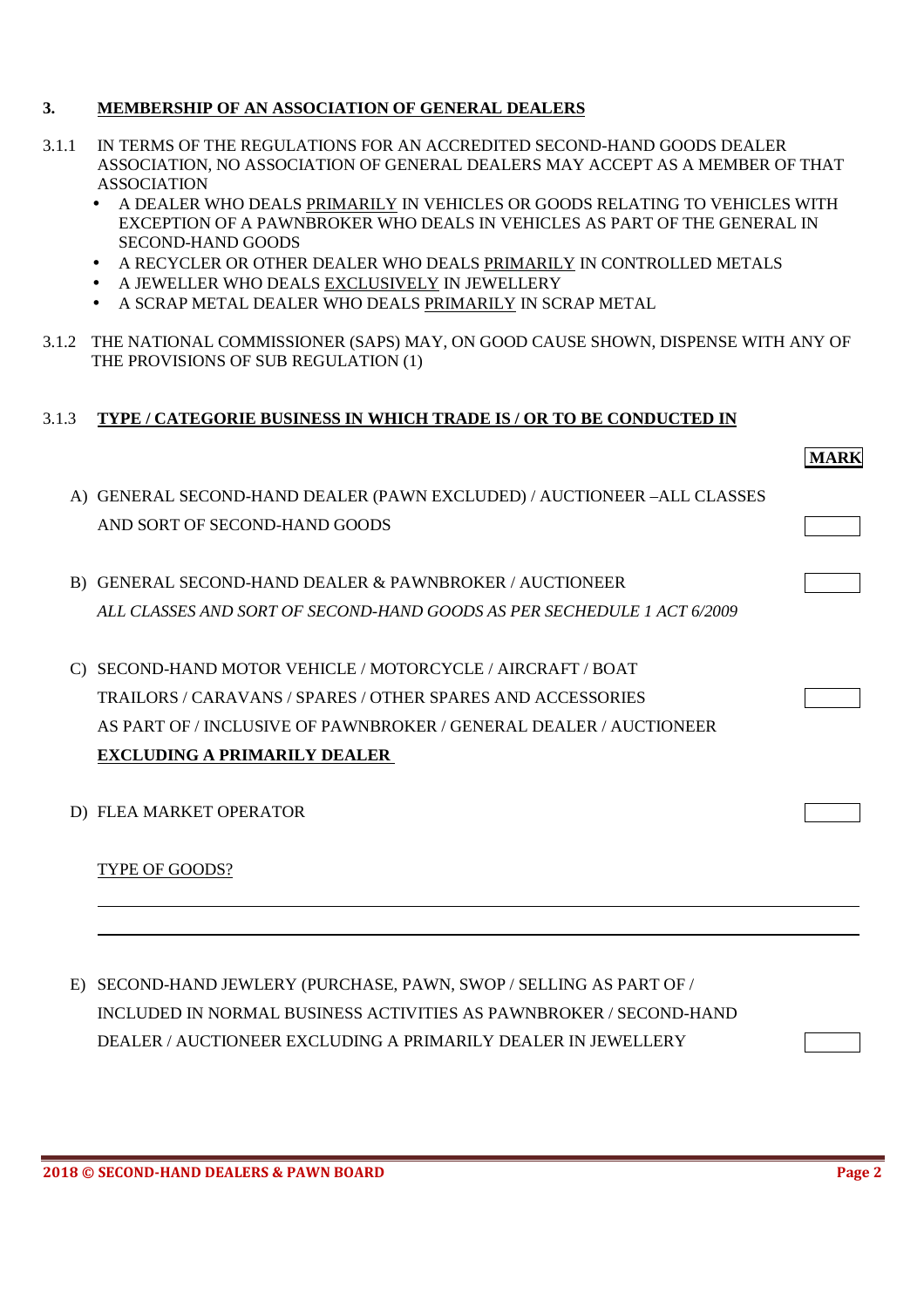| AGRICULTURAL IMPLEMENTS INCLUDING TRACTORS, PLOUGHS AND<br>F                                                                           |  |
|----------------------------------------------------------------------------------------------------------------------------------------|--|
| HARVESTERS OR ANY PART OR ACCESSORY THEREOF                                                                                            |  |
| G) BICYCLES OR ANY PART OR ACCESSORY THEREOF                                                                                           |  |
| HOUSEHOLD AND OFFICE EQUIPMENT<br>H)                                                                                                   |  |
| FACTORY EQUIPMENT AND MACHINERY OR ANY PART OR ACCESSORY THEREOF<br>$\bf{D}$                                                           |  |
| TYRES OF ANY VEHICLE OR MOTORCYCLE<br>J                                                                                                |  |
| K) COMMUNICATION EQUIPMENT OR ANY PART OR ACCESSORY THEREOF                                                                            |  |
| ANTIQUE GOODS, ART AND COLLECTABLES<br>L)                                                                                              |  |
| M) SPORTING EQUIPMENT                                                                                                                  |  |
| N) VALUABLES AND COLLECTABLES                                                                                                          |  |
| O) BOOKS                                                                                                                               |  |
| P) SHOP-FITTING EQUIPMENT                                                                                                              |  |
|                                                                                                                                        |  |
| <b>OTHER - DECLARE</b>                                                                                                                 |  |
|                                                                                                                                        |  |
| <u> 1980 - Johann Barbara, martxa amerikan bashkar (</u><br>R)                                                                         |  |
| <u> 1989 - Johann Stoff, deutscher Stoffen und der Stoffen und der Stoffen und der Stoffen und der Stoffen und de</u><br>S)            |  |
| <u> 1989 - Johann Stoff, deutscher Stoffen und der Stoffen und der Stoffen und der Stoffen und der Stoffen und der</u><br>$\mathbf{T}$ |  |
| <u> 1989 - Johann Stoff, deutscher Stoffen und der Stoffen und der Stoffen und der Stoffen und der Stoffen und der</u><br>$\prod$      |  |
|                                                                                                                                        |  |

# **4. BUSSINESS ADDRESS:**

 $\overline{a}$ 

| POSTAL:                |  |
|------------------------|--|
|                        |  |
| TOWN:                  |  |
| CITY:                  |  |
| CODE:                  |  |
|                        |  |
| <b>STREET ADDRESS:</b> |  |
|                        |  |
| <b>SUBURB:</b>         |  |
| CITY / TOWN:           |  |
| CODE:                  |  |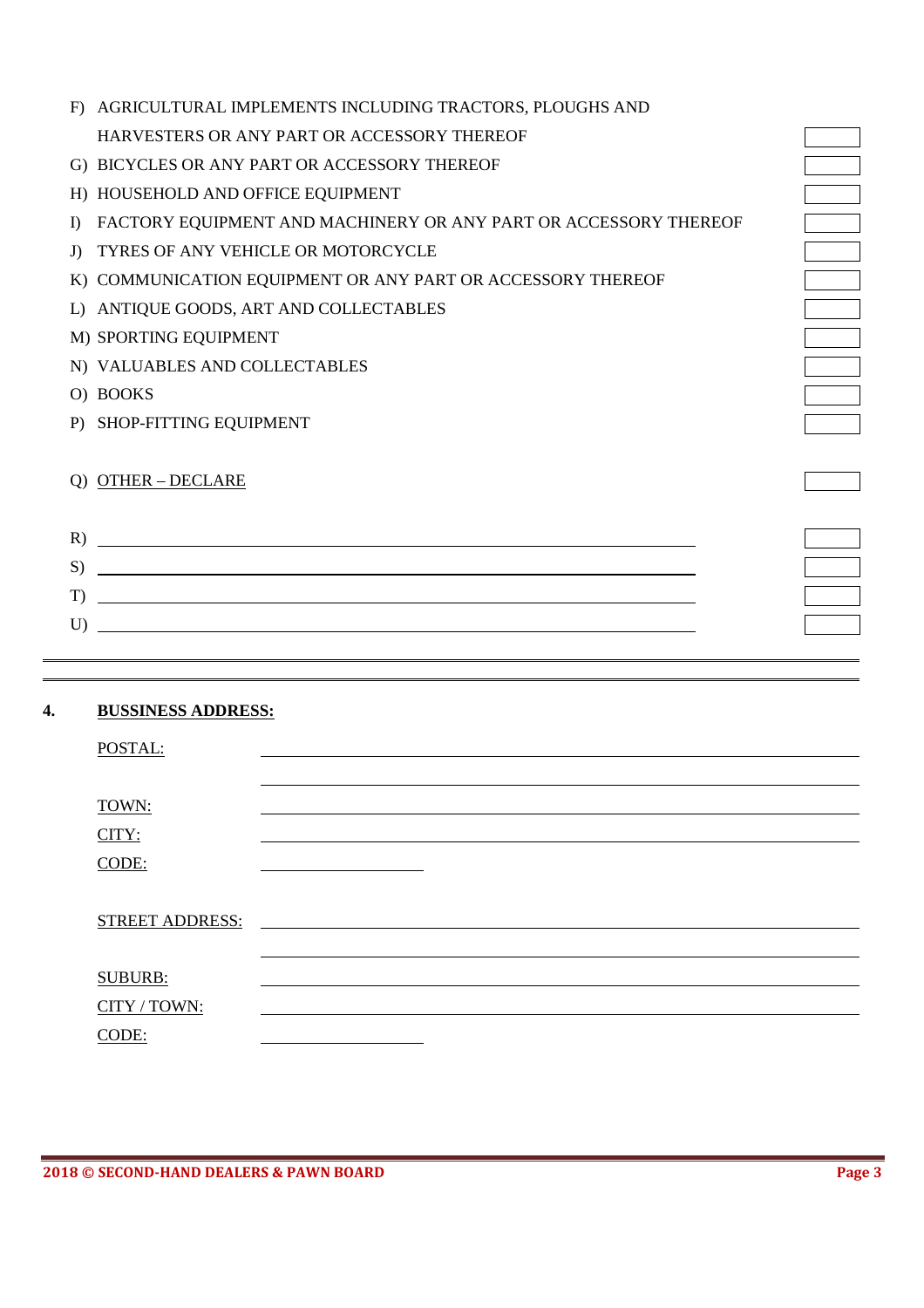### **5. COMMUNICATION (COMPULSARY)**

#### **(REQUIREMENT TO LOG ON TO THE WEBSITE OF THE SDPB - MEMBERS ONLY))**

|    | BUSSINESS: (LANDLINE)                       | <u> 1989 - Johann Stein, marwolaethau a bhann an t-Amhair ann an t-Amhair an t-Amhair an t-Amhair an t-Amhair an</u> |            |                |
|----|---------------------------------------------|----------------------------------------------------------------------------------------------------------------------|------------|----------------|
|    | <b>BUSSINESS FAX:</b>                       |                                                                                                                      |            |                |
|    | <b>CELLPHONE:</b>                           |                                                                                                                      |            |                |
|    | E-MAIL:                                     |                                                                                                                      |            |                |
|    |                                             |                                                                                                                      |            |                |
|    | PROVINCE:                                   |                                                                                                                      |            |                |
|    |                                             |                                                                                                                      |            |                |
|    | CONTACT PERSON(S):                          |                                                                                                                      |            |                |
|    | OWNER(S)                                    | $\bf{A}$                                                                                                             |            |                |
|    | <b>RESPONSIBLE PERSONS(S)</b>               | B)                                                                                                                   |            |                |
|    |                                             |                                                                                                                      |            |                |
|    |                                             | <b>COMPULSARY</b>                                                                                                    |            |                |
|    |                                             |                                                                                                                      |            |                |
| 6. | INTERNET / ELECTRONIC COMMUNICATION         |                                                                                                                      |            |                |
|    | <b>ARE YOU IN POSSESSION OF A COMPUTER?</b> |                                                                                                                      | <b>YES</b> | N <sub>O</sub> |
|    | ARE YOU IN POSSESSION OF A MOBILE DEVICE?   |                                                                                                                      | <b>YES</b> | N <sub>O</sub> |
|    |                                             |                                                                                                                      |            |                |
|    |                                             |                                                                                                                      |            |                |

#### **COMPULSARY**

#### **7. SAPS CERTIFICATE TO TRADE IN SECOND-HAND GOODS - ACT 23 OF 1955 / ACT 6 OF 2009**

| <b>NEW BUSINESS</b> | <b>CURRENT BUSINESS</b> | <b>BRANCH</b>     |  |
|---------------------|-------------------------|-------------------|--|
|                     |                         |                   |  |
| <b>FROM DATE:</b>   | <b>FROM DATE:</b>       | <b>FROM DATE:</b> |  |

### **SAPS CERTIFICATE NO / REF:**

**(COPY OF CERTIFICATE OR SAP APPLICATION RECEIPT TO BE SUBMITTED)** 

| CITY - TOWN: |  |
|--------------|--|
|              |  |

#### **SUBURB:**

 $\overline{a}$  $\overline{a}$ 

**POLICE STATION:** 

**SAPS TEL. NO.:**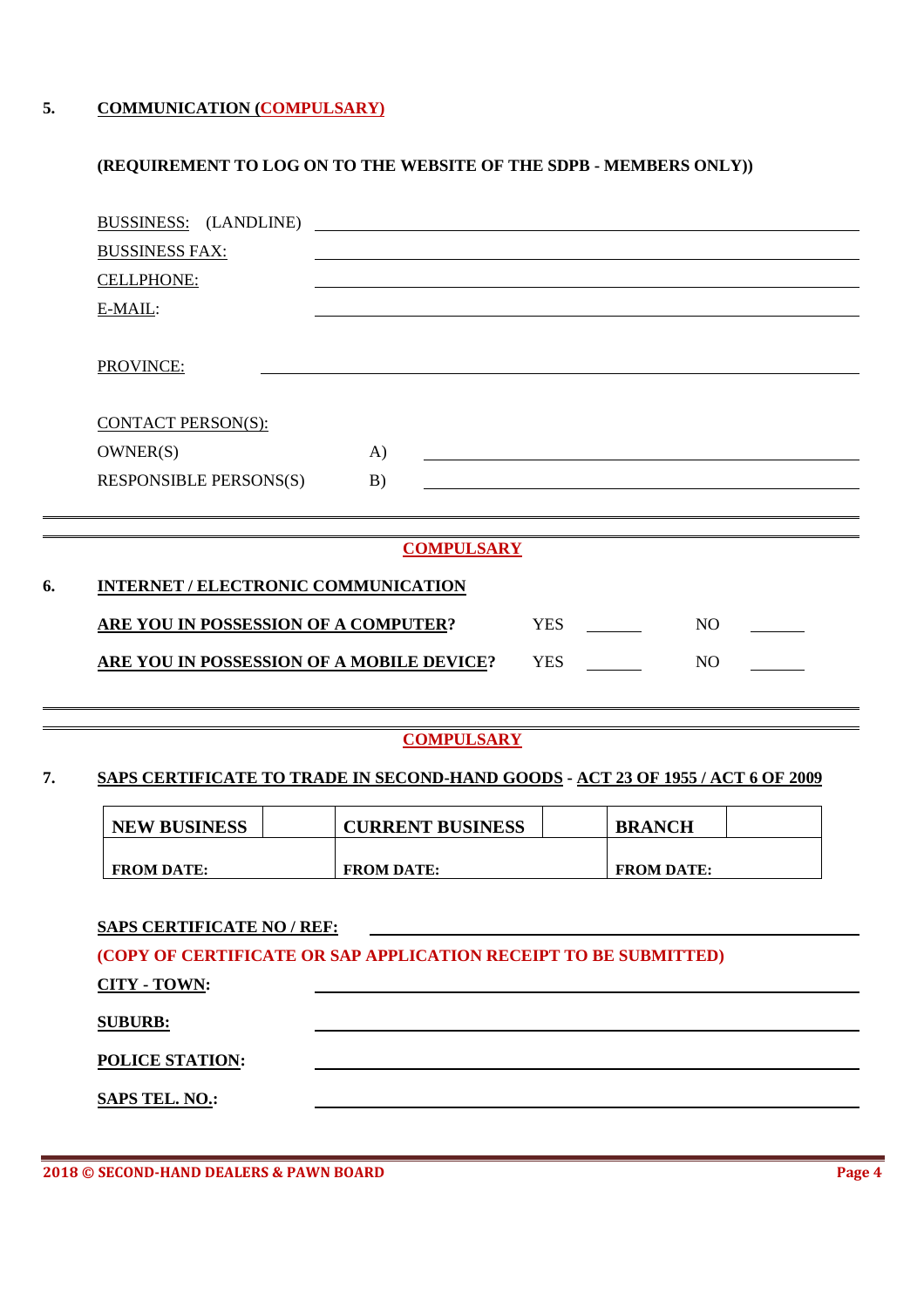|               |                      | <b>OTHER INSTITUTION (S) WHERE YOUR BUSINESS IS REGISTERED / A MEMBER</b>                                 |                |          |  |  |
|---------------|----------------------|-----------------------------------------------------------------------------------------------------------|----------------|----------|--|--|
|               | A)                   | <b>REG. NO:</b>                                                                                           |                |          |  |  |
|               | B)                   |                                                                                                           |                | REG. NO: |  |  |
|               | $\mathbf{C}$         |                                                                                                           |                | REG. NO: |  |  |
|               | D)                   |                                                                                                           |                | REG. NO: |  |  |
| 9.            |                      | <b>MEMBERSHIP - DEREGISTRATIONS</b>                                                                       |                |          |  |  |
|               |                      |                                                                                                           | <b>YES</b>     |          |  |  |
| $\bf{A}$      |                      | IS THIS BUSINESS / BRANCH / ADDITIONAL NEW BUSINESS CUR-<br>RENTLY REGISTERED AS A MEMBER OF THE S.D.P.B. | N <sub>O</sub> |          |  |  |
| B)            |                      | HAVE THIS BUSINESS BEEN DEREGISTERED BY THE S.D.P.B.                                                      | <b>YES</b>     |          |  |  |
|               |                      | WITHIN THE PREVIOUS PAST 10 YEARS?                                                                        | N <sub>O</sub> |          |  |  |
| $\mathcal{C}$ |                      | YEAR DEREGISTERED                                                                                         |                |          |  |  |
|               | <b>REASON:</b>       |                                                                                                           |                |          |  |  |
|               |                      |                                                                                                           |                |          |  |  |
|               |                      |                                                                                                           |                |          |  |  |
| 10.           |                      | <b>PARTICULARS MAIN APPLICANT 1 (ACCOUNTABLE PERSON)</b>                                                  |                |          |  |  |
|               |                      |                                                                                                           |                |          |  |  |
|               | NAME:                |                                                                                                           |                |          |  |  |
|               | <b>SURNAME:</b>      |                                                                                                           |                |          |  |  |
|               | I.D. NO.:            |                                                                                                           |                |          |  |  |
|               | RESIDENTIAL ADDRESS: |                                                                                                           |                |          |  |  |
|               | TOWN:                |                                                                                                           |                |          |  |  |
|               | CITY:                |                                                                                                           |                |          |  |  |
|               |                      |                                                                                                           |                |          |  |  |

**2018 © SECOND-HAND DEALERS & PAWN BOARD Page 5** 

CONTACT NR:

 $\overline{a}$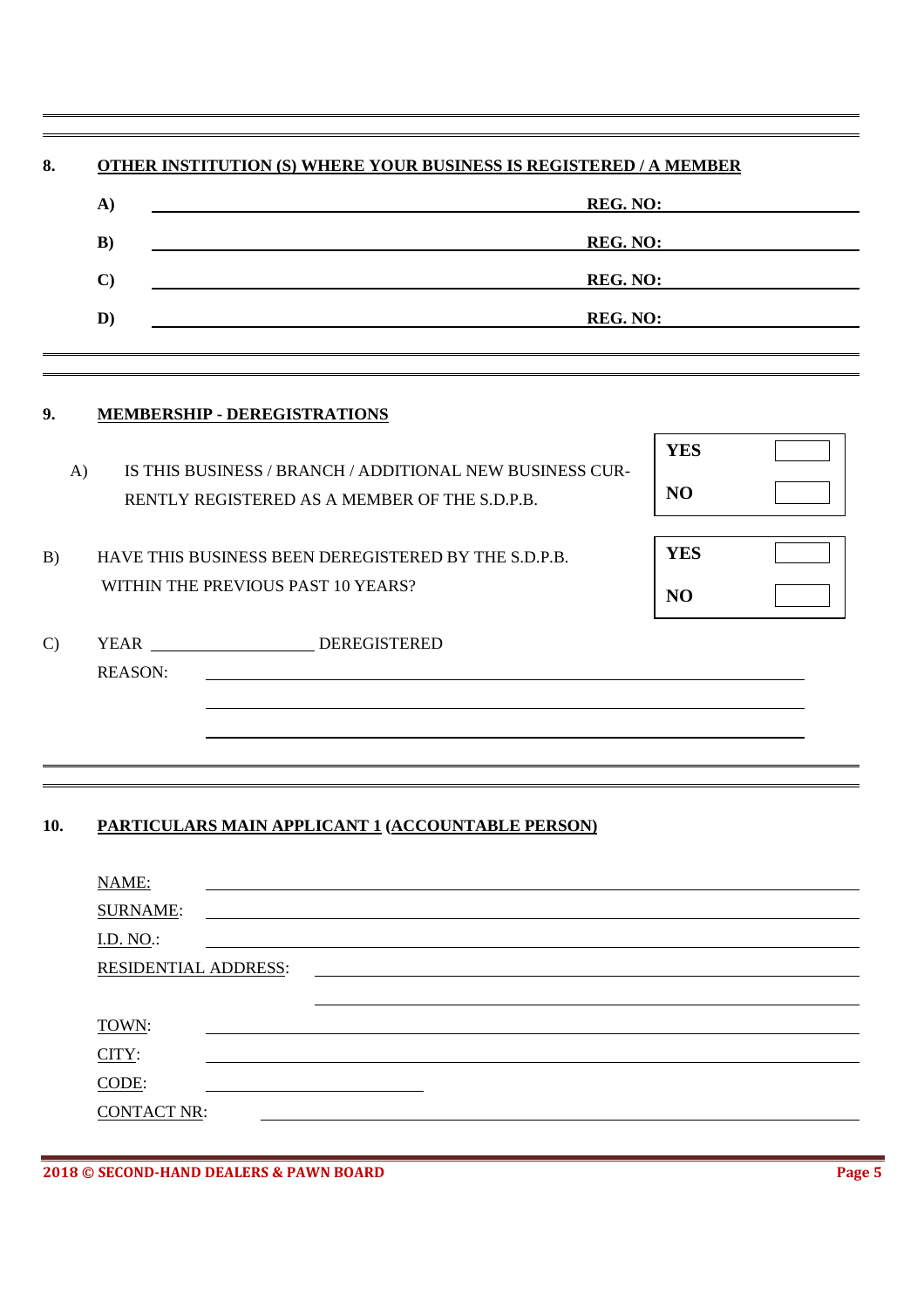I declare that I do not have previous criminal convictions in which dishonesty was an element.

Signature

 $\overline{a}$  $\overline{a}$ 

#### **TELEPHONE NUMBERS – MAIN APPLICANT**

| BUSSINESS: (LANDLINE) |
|-----------------------|
| <b>BUSSINESS FAX:</b> |
| <b>CELLPHONE:</b>     |
| E-MAIL:               |
|                       |

**(REQUIREMENT)** 

# **11. CO-OWNERS, APPLICANT'S (PART OF THE DAY TO DAY CONTROL / MANAGEMENT OF THE BUSINESS) (MUST BE REGISTERED AT SAPS IN TERMS OF ACT 6/2009 "A RESPONSIBLE PERSON")**

| 11.1) | NAAM / NAME:                |                                                                                                |  |
|-------|-----------------------------|------------------------------------------------------------------------------------------------|--|
|       | <b>SURNAME:</b>             |                                                                                                |  |
|       | <u>I.D. NO</u> .:           |                                                                                                |  |
|       | <b>RESIDENTIAL ADDRESS:</b> |                                                                                                |  |
|       |                             |                                                                                                |  |
|       | TOWN:                       |                                                                                                |  |
|       | CITY:                       |                                                                                                |  |
|       | CODE:                       |                                                                                                |  |
|       |                             |                                                                                                |  |
|       | <b>CONTACT NR:</b>          | CELL:                                                                                          |  |
|       |                             |                                                                                                |  |
|       |                             | I declare that I do not have previous criminal convictions in which dishonesty was an element. |  |
|       |                             |                                                                                                |  |
|       | SIGNATURE:                  |                                                                                                |  |
|       |                             |                                                                                                |  |
|       |                             |                                                                                                |  |
| 11.2) | NAME:                       |                                                                                                |  |
|       | <b>SURNAME:</b>             |                                                                                                |  |
|       | I.D. NO.:                   |                                                                                                |  |
|       |                             |                                                                                                |  |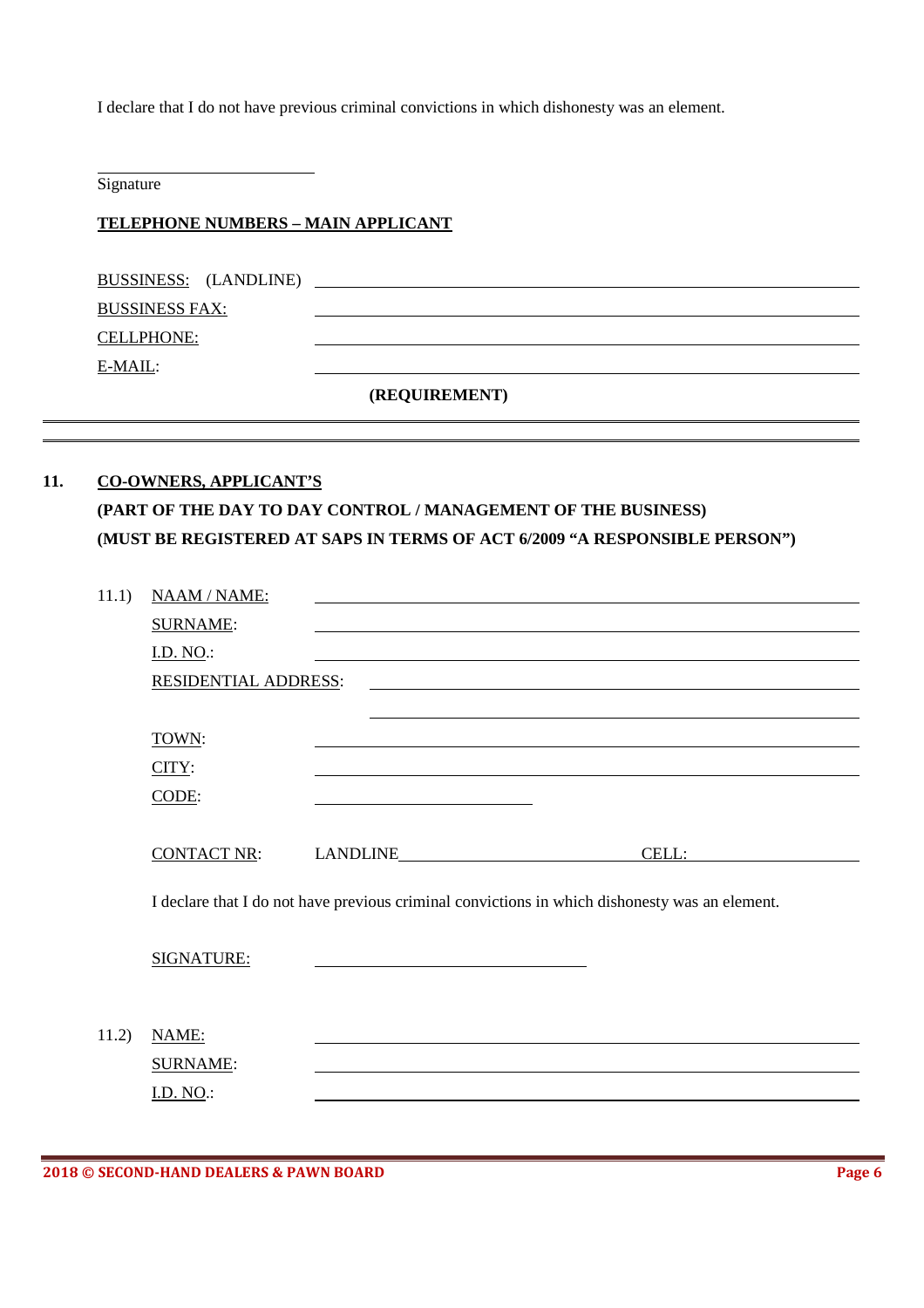|       | <b>RESIDENTIAL ADDRESS:</b> |                                     |                                                                                                |
|-------|-----------------------------|-------------------------------------|------------------------------------------------------------------------------------------------|
|       | TOWN:                       |                                     |                                                                                                |
|       | CITY:                       |                                     |                                                                                                |
|       | CODE:                       |                                     |                                                                                                |
|       | <b>CONTACT NR:</b>          |                                     | LANDLINE CELL:                                                                                 |
|       |                             |                                     | I declare that I do not have previous criminal convictions in which dishonesty was an element. |
|       | <b>SIGNATURE:</b>           |                                     |                                                                                                |
| 11.3) | NAME:                       |                                     |                                                                                                |
|       | <b>SURNAME:</b>             |                                     |                                                                                                |
|       | <b>I.D. NO.:</b>            |                                     |                                                                                                |
|       | RESIDENTIAL ADDRESS:        |                                     |                                                                                                |
|       | TOWN:                       |                                     |                                                                                                |
|       | $CITY$ :                    |                                     |                                                                                                |
|       | CODE:                       |                                     |                                                                                                |
|       | <b>CONTACT NR:</b>          |                                     | CELL:                                                                                          |
|       |                             |                                     | I declare that I do not have previous criminal convictions in which dishonesty was an element. |
|       | SIGNATURE:                  |                                     |                                                                                                |
| 11.4) |                             | <b>MANAGER / RESPONSIBLE PERSON</b> |                                                                                                |
|       |                             |                                     | (PART OF THE DAY TO DAY CONTROL / MANAGEMENT OF THE BUSINESS)                                  |
|       |                             |                                     | (MUST BE REGISTERED AT SAPS IN TERMS OF ACT 6/2009 "A RESPONSIBLE PERSON")                     |
|       | NAME:                       |                                     |                                                                                                |
|       | <b>SURNAME:</b>             |                                     |                                                                                                |
|       | <b>I.D. NO.:</b>            |                                     |                                                                                                |
|       |                             |                                     |                                                                                                |
|       | <b>RESIDENTIAL ADDRESS:</b> |                                     |                                                                                                |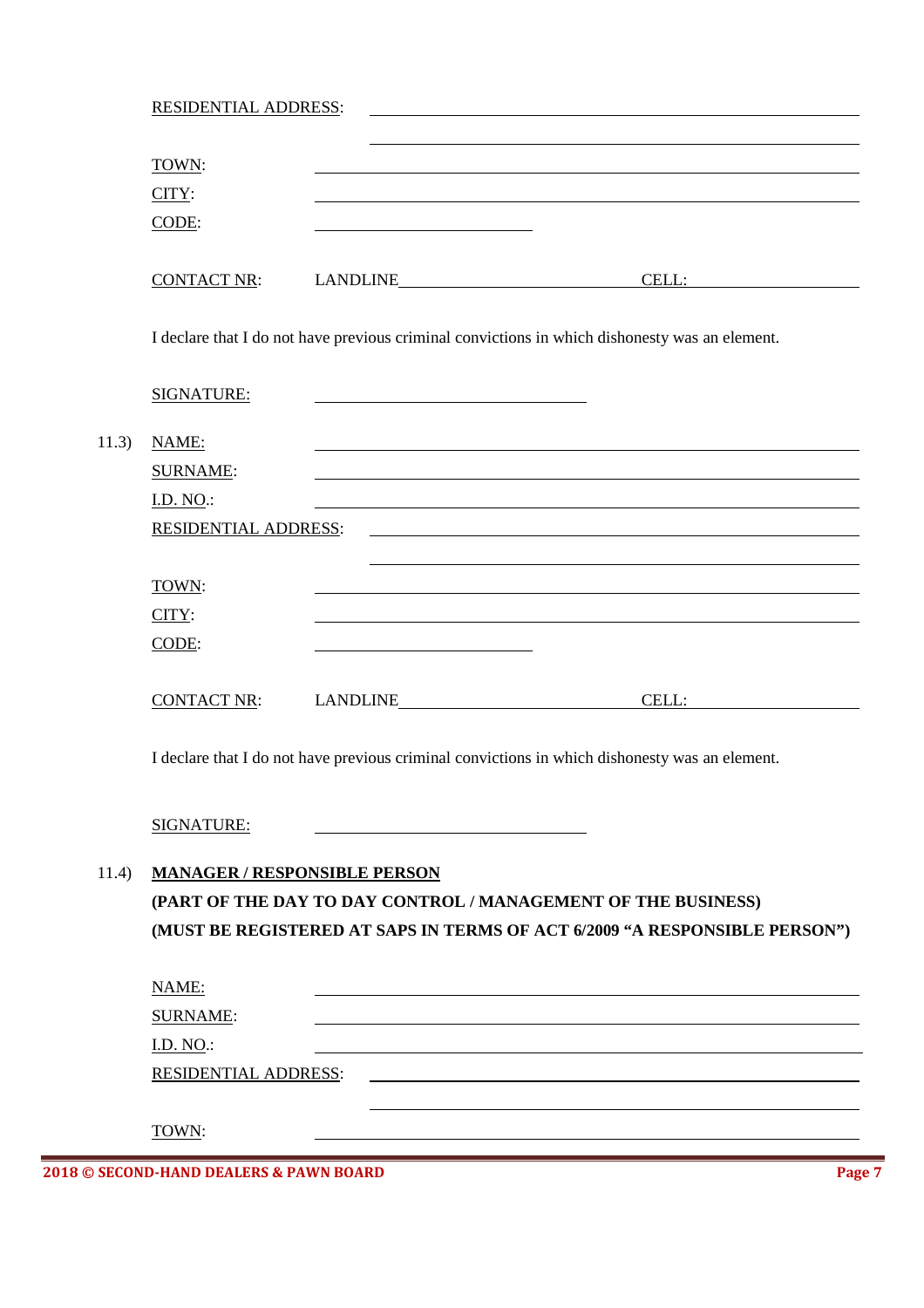| <u>CITY:</u> |  |  |
|--------------|--|--|
| CODE:        |  |  |
|              |  |  |
|              |  |  |

I declare that I do not have previous criminal convictions in which dishonesty was an element.

CONTACT NR: LANDLINE CELL:

 $\overline{a}$  $\overline{a}$ 

- **12. COMPULSARY: ATTACHE COPIES AND FAX TO THE S.D.P.B. 086-563-9116**
- **A) SARS REGISTRATION CERTIFICATE**
- **B) SAPS CERTIFICATE OR COPY OF PROOF OF APPLICATION**
- **C) DECLERATION OF ZONED COMERCIAL AND OR BUSINESS SITE (SEE ANNEXURE "B") (IF SAPS CERTIFICATE IS ATTACHED, NO NEED FOR LOCAL AUTHORITY STAMP)**
- **D) PAWNBROKERS NATIONAL CREDIT REGULATOR PROOF OF REGISTRATION (IF NOT REGISTERED, AN AFFIDAVIT WITH WRITTEN REASONS WHY NOT REGISTERED)**
- **E) COPIES OF CURRENT PAWN AGREEMENT, PURCHASE AND LAY-BUY DOCUMENTS IT IS COMPULSARY TO USE THE SAPS APPROVED DOCUMENTS OF THE S.D.P.B. – THE USE OF NON-APPROVED DOCUMENTS WILL DISQUALIFY A MEMBER FOR ASSISTANCE IN TERMS OF CONSUMER DISPUTES / CLAIMS**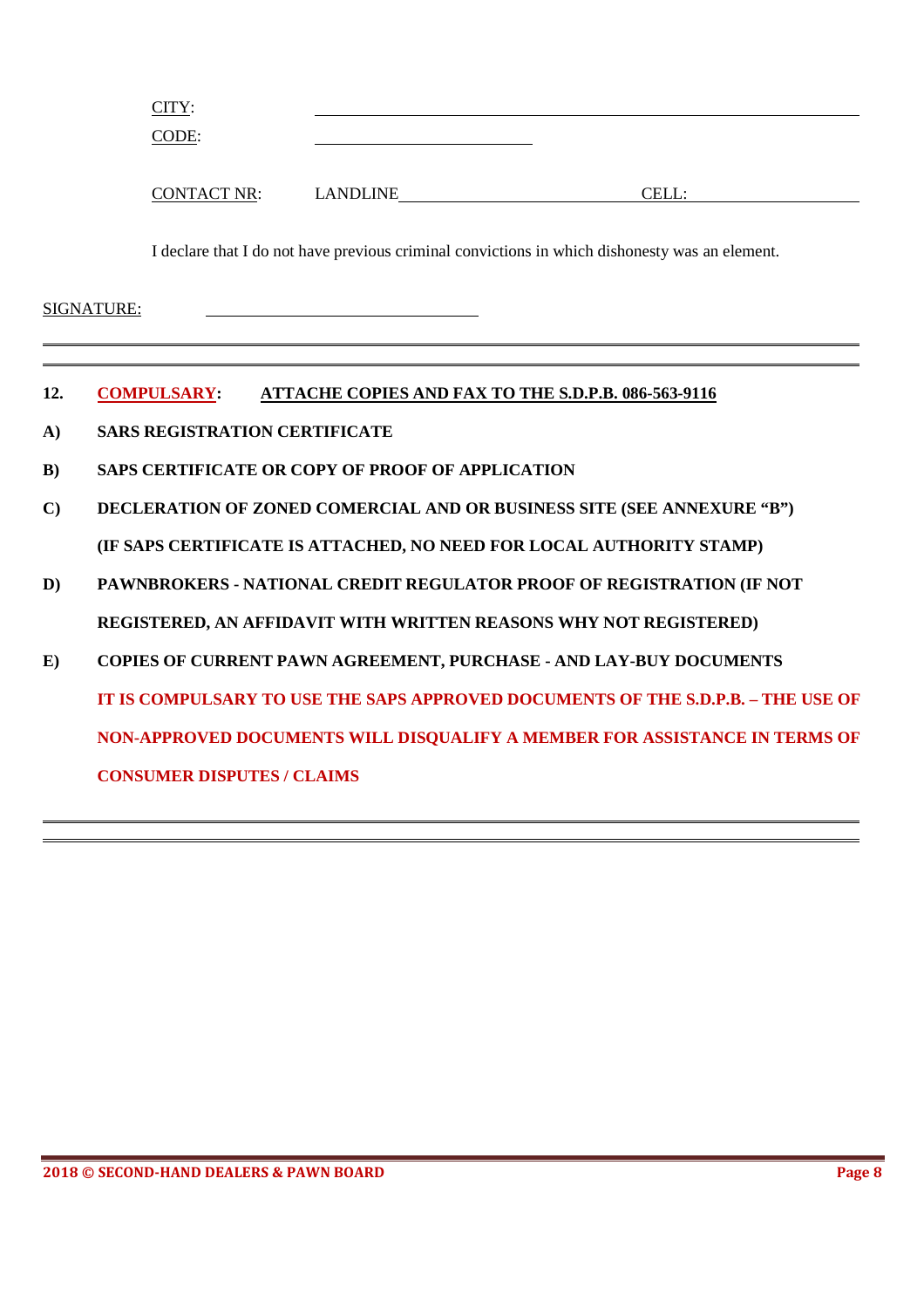#### *(PART 1)*

# **13. CONFIRMATION AND DECLERATION**

**I/ WE AGREE AND CONFIRM THAT THE RULES AND CODE OF CONDUCT AVAILABLE ON THE WEBSITE OF THE SDPB HAVE BEEN STUDIED BY THE APPLICANT / RESPONSIBLE PERSON(S). (ANY FALSE OR INCORRECT INFORMATION WILL CAUSE IMMEDIATE CANCELLATION OF MEMBERSHIP)** 

- 13.1 I / WE TAKE NOTICE THAT THE S.D.P.B. (ASSOCIATION) IS NOT COMPELLED TO REGISTER, ACCEPT, AND APPROVE ANY APPLICATION OR APPLICANT
- 13.2 I / WE TAKE NOTICE THAT NO APPLICATION FEES (R200-00) TO REGISTER WILL BE REFUNDABLE IRRESPECTIVE THE APPROVAL / NON-APPROVAL OF THIS APPLICATION.
- 13.3 I / WE TAKE NOTICE THAT IN CASE OF DE-REGISTRATION / CANCELLATION OF MEMBERSHIP, NO REFUNDS WILL BE PAYABLE BY THE ASSOCIATION REGARDING MEMBERSHIP FEES. ALL BENEFITS, RIGHTS TO USE THE COPYRIGHTED DOCUMENTS AND RECORD SYSTEMS OF THE S.D.P.B. AND GRANTED EXEMPTIONS FOR MEMBERS ONLY IN TERMS OF ACT 6/2009, WILL BE CANCELLED.
- 13.4 I/WE UNDERTAKE AND AGREE TO ABIDE BY THE CODE OF CONDUCT AND RULES OF THE (ASSOCIATION) BOARD. (AVAILABLE ON www.pawnsecboard.co.za)
- 13.5 I/WE DECLARE TO COMPLY WITH SECTION 10 (REGULATIONS) OF ACT 6/2009, ALL RELEVANT APPLICABLE LEGISLATION, LAWS, BY-LAWS, REGULATIONS OF THE RSA, INCLUDING IMPORT / EXPORT REGULATORY REQUIREMENTS.
- 13.6 I/WE AGREE TO COMPLY WITH THE REQUIREMENTS OF ACT 6/2009 ANY EXEMPTIONS GRANTED FOR MEMBERS ONLY. (AVAILABLE ON www.saps.org.co.za)
- 13.7 I / WE DECLARE THAT THIS BUSINESS OPERATES FROM AN APPROVED, LEGAL, ZONED BUSINESS SITE AS DECLARED IN ANNEXURE "B"
- 13.8 I/WE AGREE TO THE CONDITIONS IN TERMS OF COPYRIGHT AS PER ANNEXURE "A"

# **SIGNATURE(S):**

**1.** 2. OWNER / CEO / MAIN APPLICANT CO-OWNER

**3. 4.** 

| DATE: |  |  |  |
|-------|--|--|--|
|       |  |  |  |
|       |  |  |  |

CO-OWNER RESPONSIBLE PERSON / MANAGER

**5.** 

WITNESS NAME & SURNAME

**2018 © SECOND-HAND DEALERS & PAWN BOARD Page 9**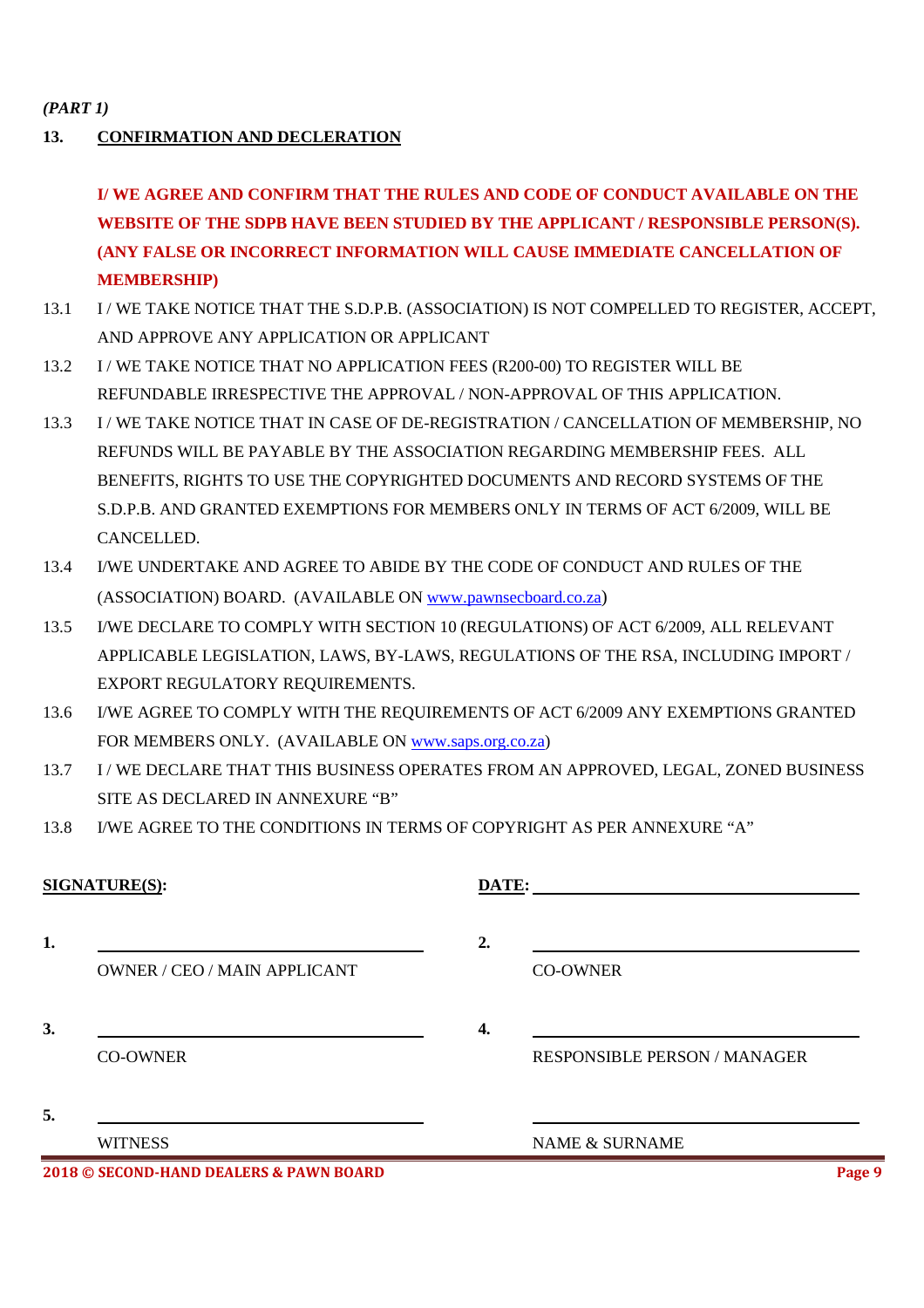#### **COMPLIANCE – ANNEXURE "A" (PART 2)**

# **RULES AND CONDUCT OF THE S.D.P.B. COMPULSARY AGREEMENT & ACKOWLEDGEMENT OF COPY RIGHTS**

#### I / We (owner(s) / accountable person

take notice of the terms and conditions of all S.D.P.B. copyrights, vested in all print work, designs, systems, registers and records as provided exclusively to members with valid proof of membership. Re-printing and copying of any of the above mentioned, is strictly prohibited. Written confirmation / authorization must be obtained for alterations or modifying of copyrighted documents which are the intellectual property of the Second-hand Dealers & Pawn Board Association.

Any breach of copyright will constitute in immediate de-registration and a civil claim action will be taken. See copyrights explained by acknowledgement of Adv. Brad Templeton on our website under member's login.

The documents and registers of the S.D.P.B. for members are approved by SAPS National (SAPS Accreditation T04/2012). The benefit of utilizing the copyrighted property of the S.D.P.B. seizes with de-registration or cancellation of membership.

#### *NB!*

*No assistance will be given to any member in case of prosecution or complaints lodge against a member if a member does not utilize the documents / systems of the S.D.P.B. meaning a member that utilize his/her/their own/ non accredited documents / systems.*

| <b>SIGNED</b><br><b>ONFIRMED</b> on this<br>and C | dav.<br>$\Omega$<br>ua | <u>າເ</u> | at |  |
|---------------------------------------------------|------------------------|-----------|----|--|
|                                                   |                        |           |    |  |

h at (place)

OWNER ACCOUNTABLE PERSON

NAME & SURNAME NAME & SURNAME

WITNESS

NAME & SURNAME

**2018 © SECOND-HAND DEALERS & PAWN BOARD Page 10**